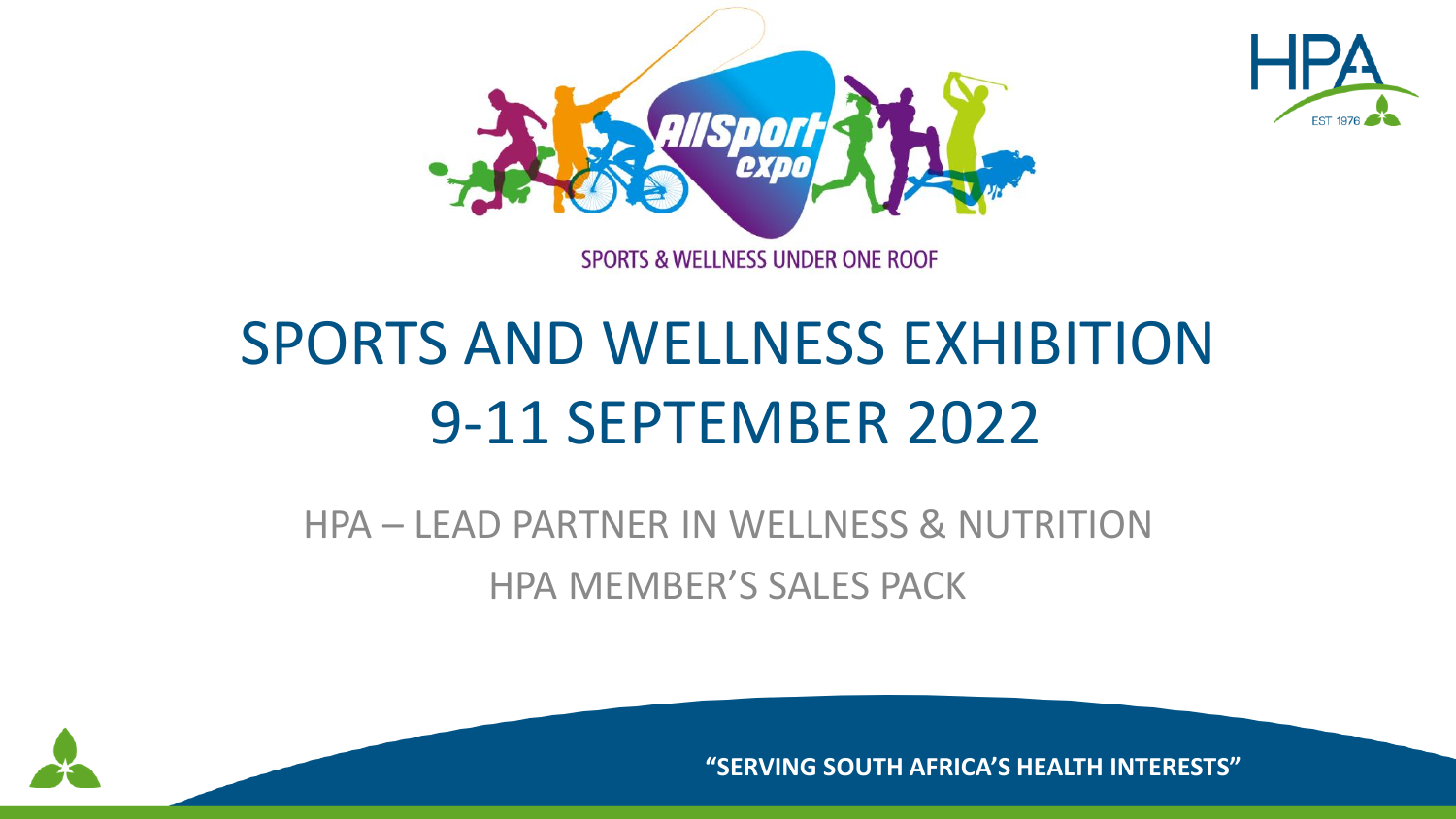

#### **SPORTS & WELLNESS UNDER ONE ROOF**

### HPA is a LEAD partner to the Allsport Sports and Wellness Under One Roof EXHIBITION

WHEN: 9-11 September 2022 WHERE: CTICC – Cape Town Same weekend as Rugby 7's in CT

#### SHOW OBJECTIVES:

Educate, inform and encourage non-active individuals to be more active and healthier through product demos, activations, workshops, and industry-led experts, in fitness, wellness, nutrition and sports. Want to create a buyers and seller's market.

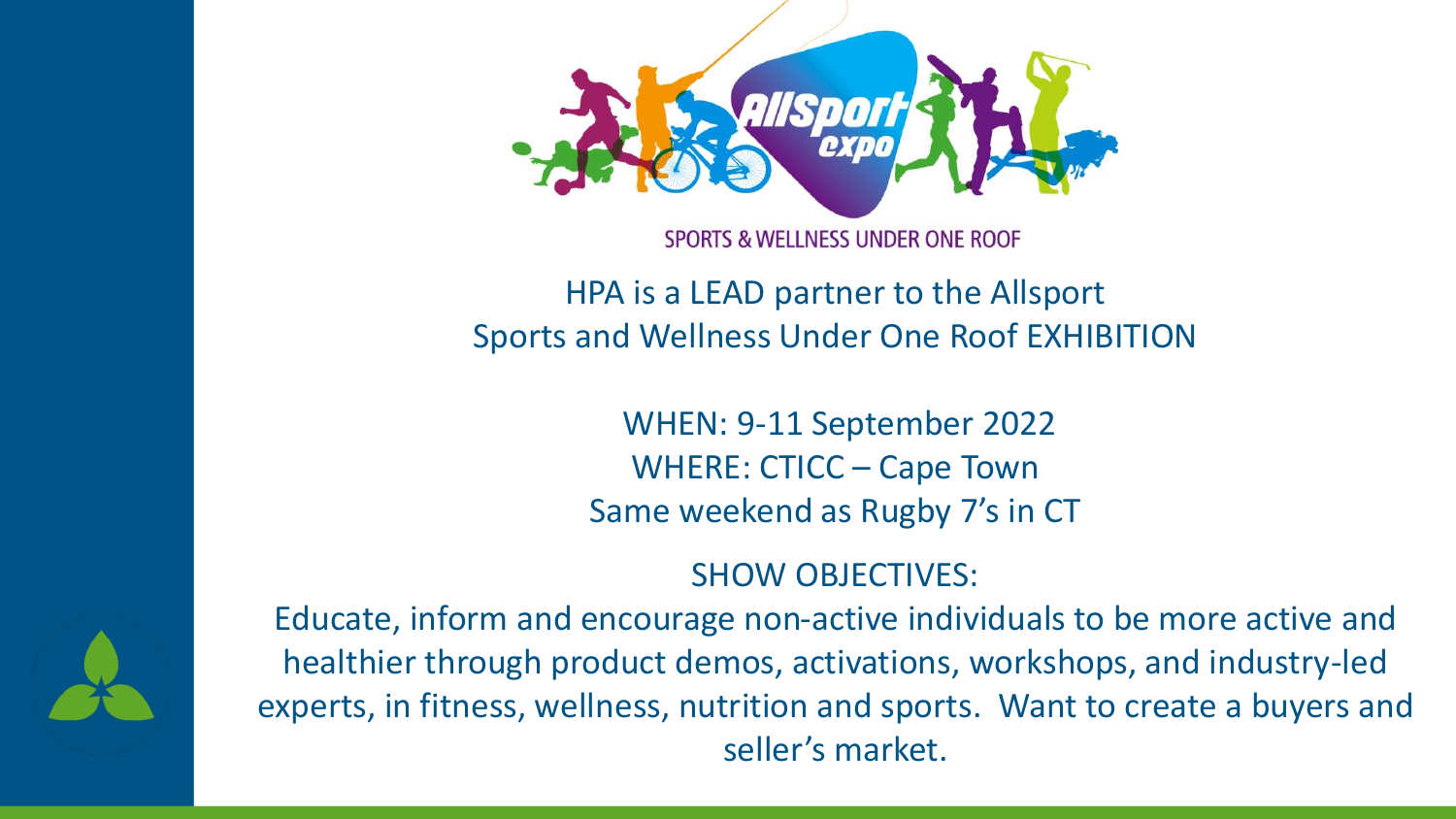## Allsport - Sports and Wellness Under One Roof EXHIBITION



- HPA is LEAD PARTNER to the Allsport Sports and Wellness Under One Roof EXHIBITION
- Target 15,000 plus people during the three days
- Live activations during the expo climbing walls, paddle courts, massage zones, running and cycling track, wellness zones etc.
- Advertised extensively through Media Partners which include PrimeMedia and IOL & supported by many magazines and online/social media platforms.
- Over 30 stands have already been sold with another 50 in application
- UCT, Sports Science Institute South Africa (SSISA), CHHP, Cognacity, Roxy Davis Foundation are their current signed up knowledge partners
- EPT, Gorilla Sports, Harley Davidson are their currently signed up sponsors

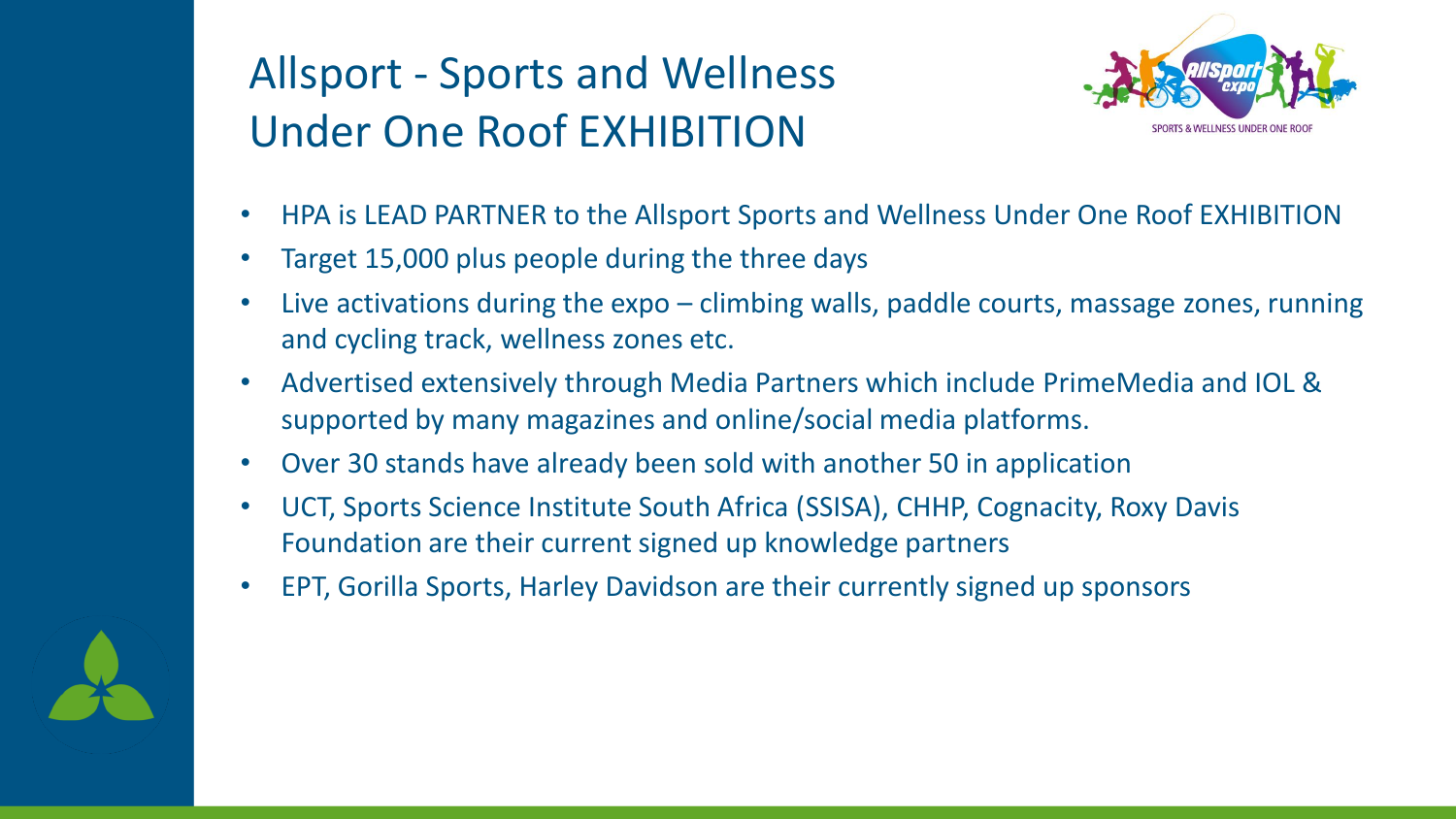## HPA MEMBER BENEFITS



HPA is a LEAD PARTNER which means that HPA Members get significant benefits which include:

- HPA Members qualify for a 20% discount on space if booked before 30 June 2022 (part of the ticket exhibitor list), ticket sales open on 1 July 2022
- Slots for workshops/presentations and opportunities/discussion groups are available for HPA
- Sponsorship opportunities also exist for HPA Members

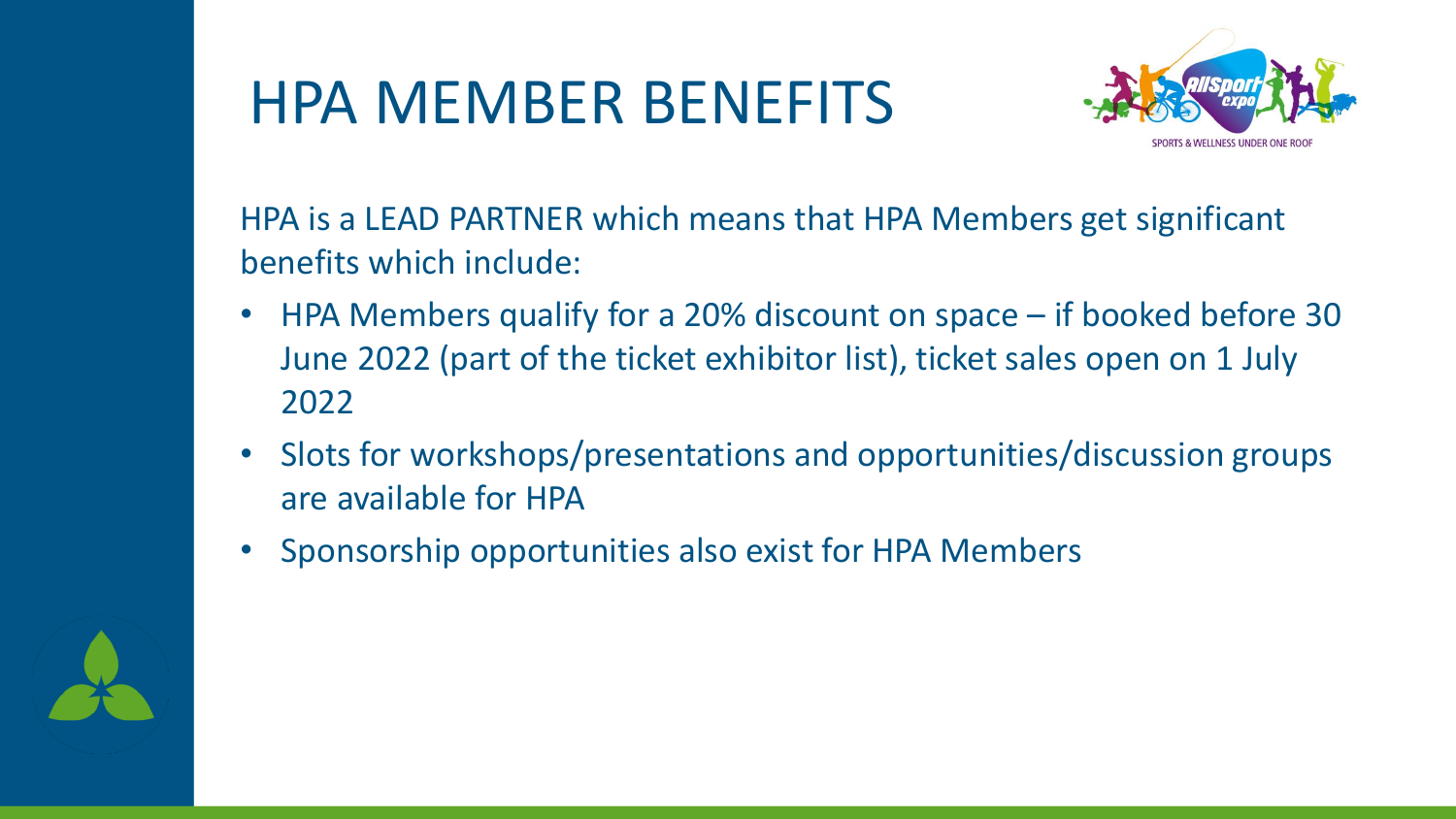

| <b>Stand</b>                                                      | <b>Price</b><br>$p/m^2$ | <b>Stand</b><br><b>Size</b><br><b>SQM</b> | <b>Cost ex VAT</b><br><b>Before HPA</b><br>20% discount | <b>SEQUIS &amp; WELLINESS UNDER UNE ROOF</b><br><b>HPA Member benefits included into the cost of the stand</b>                                                                                                           |  |  |
|-------------------------------------------------------------------|-------------------------|-------------------------------------------|---------------------------------------------------------|--------------------------------------------------------------------------------------------------------------------------------------------------------------------------------------------------------------------------|--|--|
| <b>Standard Package: Constructed Stand</b>                        |                         |                                           |                                                         |                                                                                                                                                                                                                          |  |  |
| <b>Includes: shell scheme</b>                                     | R1450,00 9              |                                           | R13 050,00                                              | Includes Logo in Digi-Mag<br>$\bullet$<br>Logo in Digi-Mag<br>$\bullet$                                                                                                                                                  |  |  |
| plug point, light<br>printed name on fascia board                 | R1 450,00               | 18                                        | R26 100,00                                              | 1x Speaker Slot                                                                                                                                                                                                          |  |  |
|                                                                   | R1 450,00 36            |                                           | R 52 200.00                                             | Logo in Digi-Mag<br>$\bullet$<br>2x Speaker Slots<br>$\bullet$<br>Logo on all marketing, including AllSport Website, Social Media,<br>above & below the line marketing & advertising & CTICC<br>newsletter.              |  |  |
| <b>Premium Package: Constructed Stand</b>                         |                         |                                           |                                                         |                                                                                                                                                                                                                          |  |  |
| <b>Includes: premium placement</b>                                | R1 650,00 9             |                                           | R14 850,00                                              | Includes Logo in Digi-Mag<br>$\bullet$                                                                                                                                                                                   |  |  |
| shell scheme<br>plug point, light<br>printed name on fascia board | R1 650,00               | 18                                        | R29 700,00                                              | Logo in Digi-Mag<br>$\bullet$<br>1x Speaker Slot                                                                                                                                                                         |  |  |
|                                                                   | R1 650,00               | 36                                        | R59 400,00                                              | Logo in Digi-Mag<br>$\bullet$<br>2x Speaker Slots<br>$\bullet$<br>Logo on all marketing, including AllSport Website, Social Media,<br>$\bullet$<br>above & below the line marketing & advertising & CTICC<br>newsletter. |  |  |

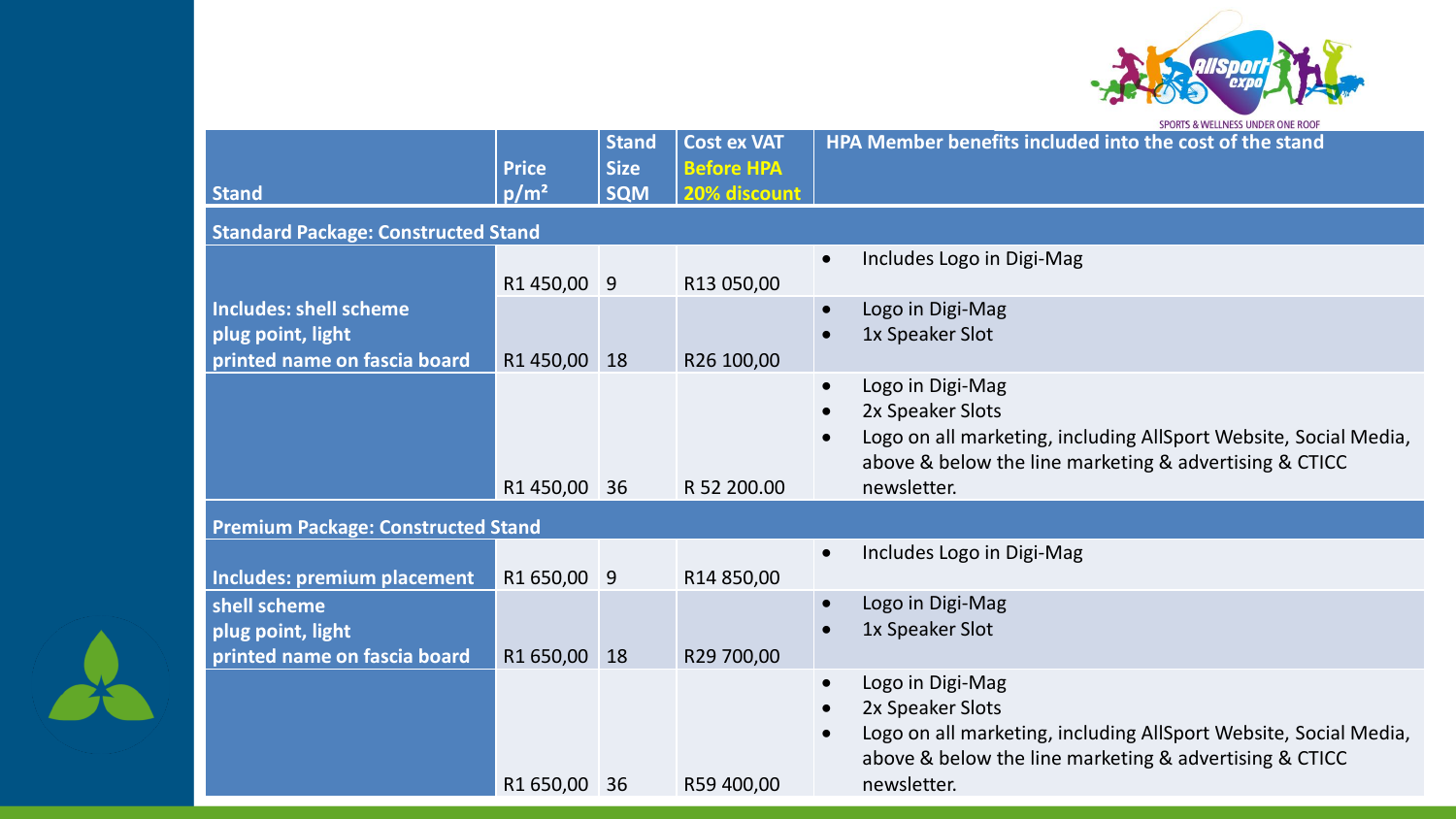

| <b>SPEX</b> (SPACE ONLY – Including<br>benefits as per above packages<br>outlined) | <b>Size</b>   | <b>Cost Per Item ex VAT</b><br><b>Prior to HPA 20% Member discount</b> |
|------------------------------------------------------------------------------------|---------------|------------------------------------------------------------------------|
| <b>Premium Space</b>                                                               | Price $p/m^2$ | R1450,00                                                               |
| Standard Space                                                                     | Price $p/m^2$ | R1 250,00                                                              |